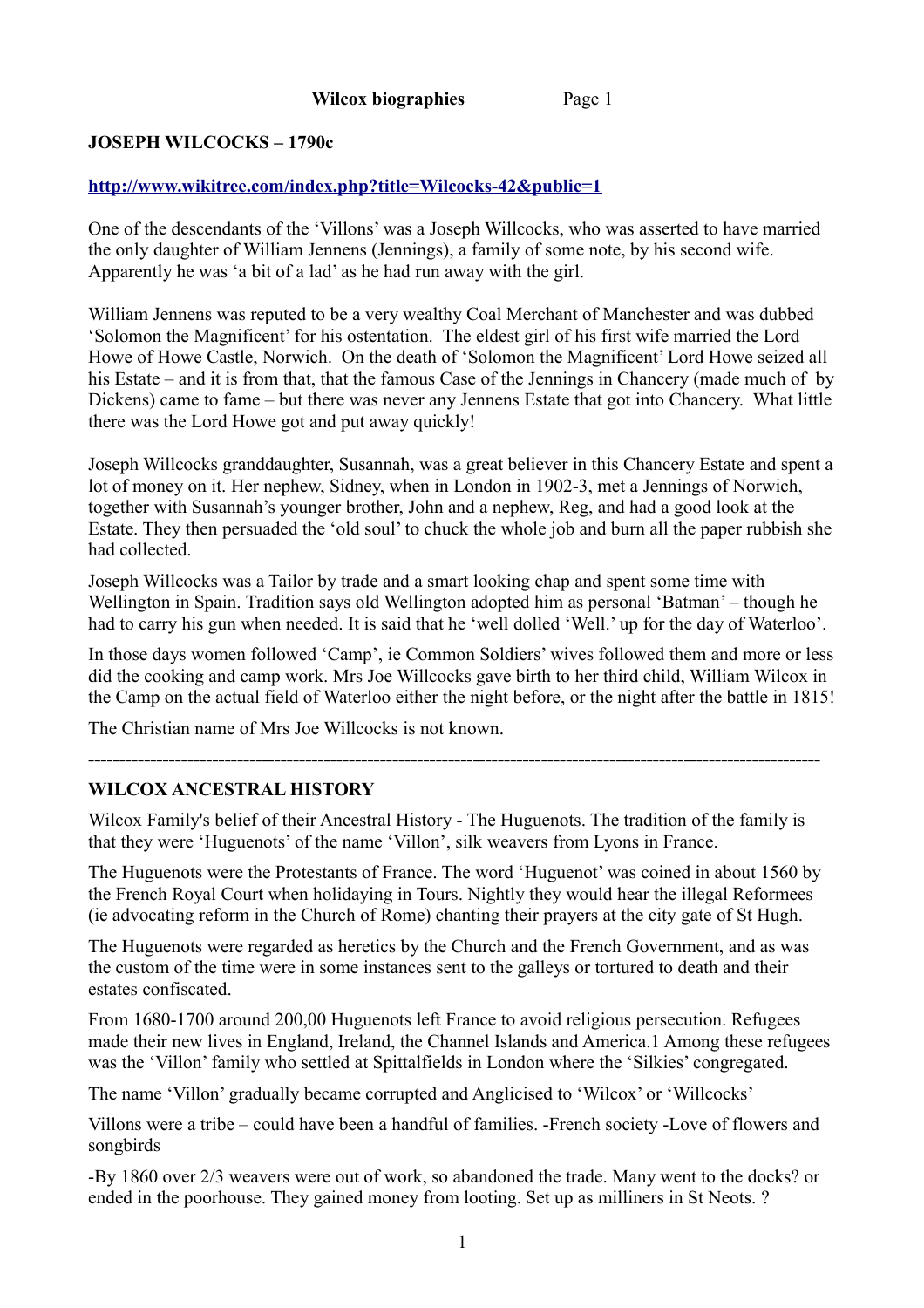#### --------------------------------------------------------------------------------------------------------------------- **? JENNENS or JENNINGS – 1790c**

#### **<http://www.wikitree.com/index.php?title=Jennens-24&public=1>**

Of the descendants of these 'Villons' was a Joseph Willcocks, who was asserted to have married the only daughter of William Jennens (Jennings), a family of some note, by his second wife. Apparently he was 'a bit of a lad' as he had run away with the girl.

William Jennens was reputed to be a very wealthy Coal Merchant of Manchester and was dubbed 'Solomon the Magnificent' for his ostentation. The eldest girl of his first wife married the Lord Howe of Howe Castle, Norwich. On the death of 'Solomon the Magnificent' Lord Howe seized all his Estate – and it is from that, that the famous Case of the Jennings in Chancery (made much of by Dickens) came to fame – but there was never any Jennens Estate that got into Chancery. What little there was the Lord Howe got and put away quickly!

### **JOSEPH WILCOX** - 1811 – 1894

<http://www.wikitree.com/index.php?title=Wilcox-3989&public=1>

Joseph was the son of Joseph Wilcocks (or Wilcox) born in England date unknown and of Jennens (o ) Jennings born in England date unknown.

**--------------------------------------------------------------------------------------------------------------------**

Notes taken from story told by Sidney Wilcox to Alan Wilcox, May 1938

#### **Joseph Wilcox, 1811[1](#page-1-0)**

Joseph Wilcox, first born of Joseph and the Jennens girl, also became a Tailor and was the leader of his tribe in St. Neots managing to get all the Gentry jobs. He specialised mainly in uniforms, livery for the Dukes of Manchester and Rutland. He was a speculator in Argentine and Brazil Stocks, doing very well from some good spins.

Joseph married Sarah Emery. Sally (Sarah Emery) was a right down good old sort and sport. Her father was in the Howard Britannia Implement Factory as a Fitter. One of the family kept the Blue-Cow-Inn on the London-Bedford-Huntingdon-Post Road to Leicester and Manchester. It was of quite some importance in pre-rail days, then faded, and has come back with motoring, being only about 60 miles from London City. They were said to have kept 12-14 post horses around 1833.

Up to mid-life Joseph was a real wowser, of the first vintage in the Congregational Chapel. "What!!! Cards, the Theatre, a Spot" – on your life you daren't mention them! Till one time about 1880 when a new parson came to the Chapel. This man was very liberal minded and bucked up the Chapel. One day he said to old Joe "There's a fine Shakespeare play on at ….. Theatre tomorrow night. The return rail fare is 2/6 (60 miles each way). Pit seats are 2/6. Take me to it!!" Old Joe bucked, but Sally his wife came in saying "you old fool, it's time you did something and Parson says it's good. Go, you have got to go!" Joe did, and it was about a monthly job afterwards. Then Card Parties, then a Spot!

Joseph and Sarah had 12 children. 'This was a mob, and they came pretty quickly one after the other and had to be provided for.'

<span id="page-1-0"></span><sup>&</sup>lt;sup>1</sup> Notes taken from story told by Sidney Wilcox to Alan Wilcox, May 1938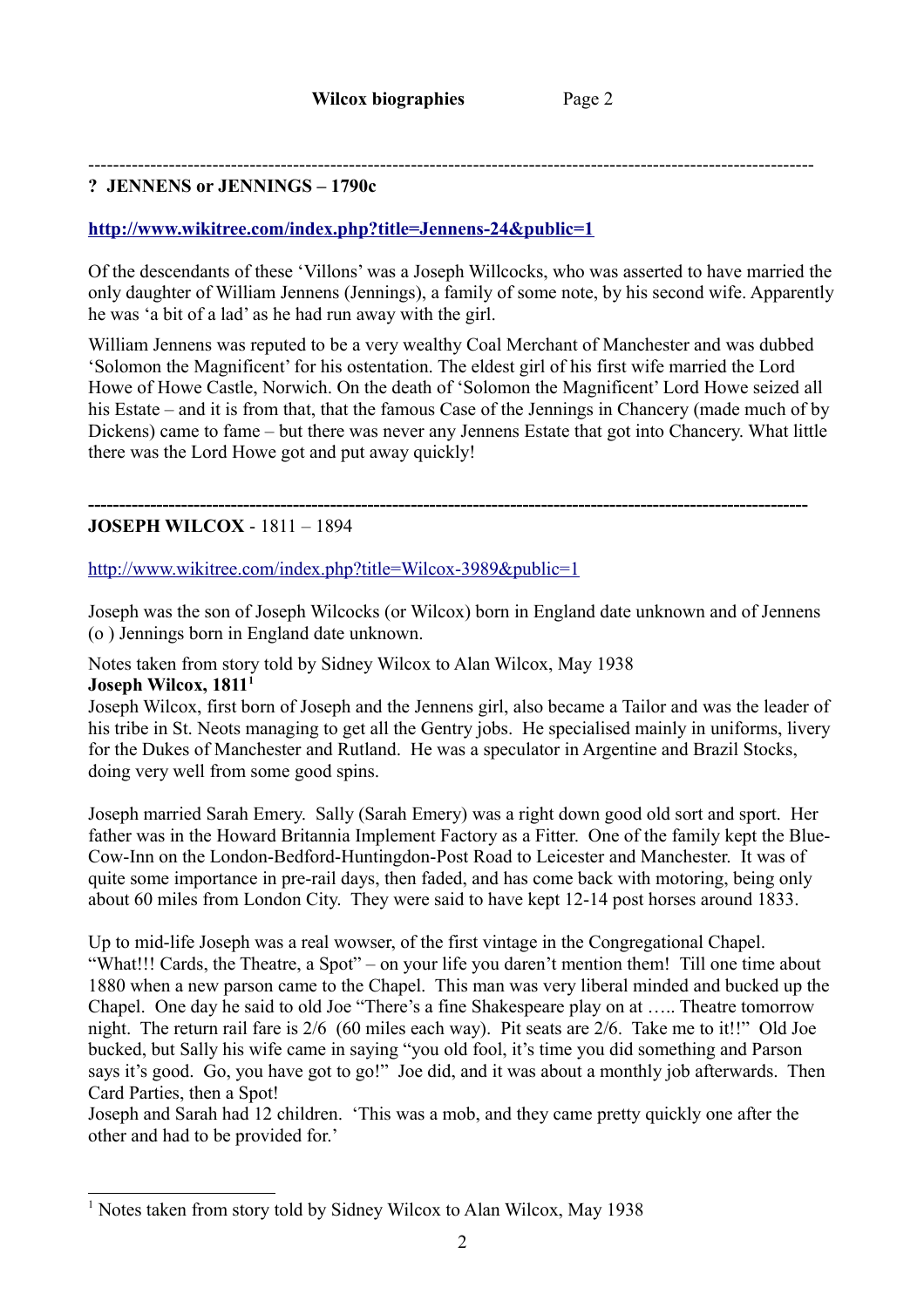The eldest son, Thomas, was apprenticed to a Linen Draper and Costumier, Geard's at St Neots and later married one of the girl apprentices Priscilla Heydon. He was the first of this family to come to Australia, probably about 1856, with a William Barker also believed to have come from St Neots. Apparently old Joseph gave Thomas 500 pounds to go into business with Barker. They went to Gawler, possibly because Barker had friends there.

*(What was the business? Wholesale butchers? Skins and Hides?)*

Evidently it was not long till they got into trouble. Old Joseph sent the third son, Emery, to Gawler to clean up matters. However, Emery was a drunk and made things worse.

By about 1858 Joseph heard of this further trouble, and gave the second son, George, a free hand to go to Gawler and 'properly clean up the job, fire Thomas and Emery, and Barker, and sell up.'

-----------------------------------------------------------------------------------------------------------------------

From St Neot's Chronicle

Joseph Wilcox 1816 - 1894 (More likely 1811 - 1894)

In Memoriam – It is with the greatest possible regret that we announce the death of our old and respected townsman, Mr Joseph Wilcox, which took place at his residence in New Street on Wednesday evening.

The place he so long and honourably occupied in our town life will not be easily filled. All that concerned the welfare of the town and his fellow townsmen had always a strong claim upon him and agreeably with his oft expressed desire, he has ended his days amongst us. A staunch Nonconformist and Liberal, and to the last an active member of the Local Board, he will be missed from our public life – no man more so.

One of his last acts was the erection of the New Congregational Church here which must entirely be attributed to his initiative and generous donation to the building fund. It stands as a public record of the man whose self-denial, unassuming disposition and thoroughly sterling qualities entirely won the esteem and respect of all privileged to know him.

He leaves an example that may well be followed and an influence that will not readily die.

------------------------------------------------------------------------------------------------------------------

Extract from the Gazeteer section of 'St Neots' by C.F. Tebbutt, published by Phillimore & Co. 1978

Details of the ownership and occupation of a property at No 13 High Street, St Neots.

In 1775 this property was owned by French Flanders, and early last century by W. Barker, tailor and clothier, who emigrated to Australia. The business was then taken over by his great friend, Joseph Wilcox (1816-1894) through whom he joined the Independent (Congregational) chapel, and gained an interest in and link with Australia. Wilcox was born at Boxhill, Surrey to a Church of England family originating from St Neots, where his grandfather had been a Currier.

His early life was one of great struggle through lack of capital, even with the help of his friend W. Barker. His subsequent career and rise to fortune was remarkable in view of the fact that he had 13 children of which 10 survived him. He was particularly generous towards the Congregational Chapel and the present building was only able to be built because he defrayed much of the cost.

It is likely that the greater part of his fortune was gained in his business connections with Australia, through the co-operation of his equally remarkable second son George. From story as told to Alan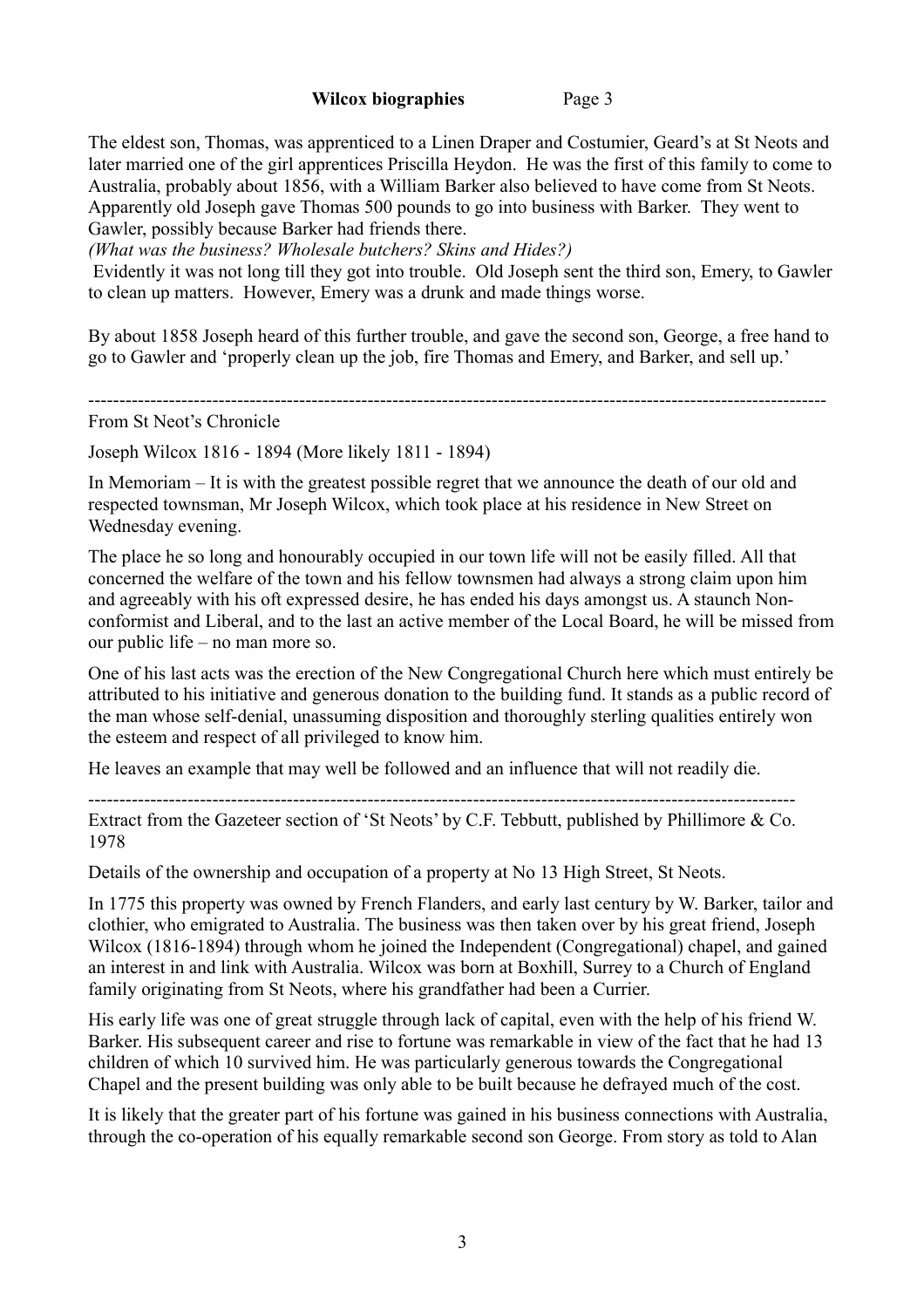# **Mary Wilcox, 1813,**

Mary was the second child of Mr and Mrs Joseph Willcocks. According to the notes from Sidney Wilcox, 'Mary was a woman of some character. She heard that the owner of the Swan Inn at Leighton Buzzard Lines, John Bushell, had lost his wife, and was wanting a House-keeper. She went to meet him, got the job and married him quickly.

The Swan Inn was a big place that had been drifting, and she lifted the business. It was situated on the old posting Road, London-Lincoln-York, and they had a mob of Post Horses, coaches and boys. However, with the advent of the railway, the Inn drifted again.

When John Bushell died, Mary was left the failing business, which in turn passed to her only child, John Bushell Jr.. He then had only one child, John Bushell again, who became a drunk and died Young. What remained of the business was left to the daughters of the original John Bushell, who were both elderly at the time.

### **William Wilcox, 1815 (Waterloo Day)**

As mentioned above William was born to Joseph and his wife in the Camp at the Battle of Waterloo.

William married but his wife's name is not known. They had no family but adopted her niece. Sadly this girl got badly disfigured by the bursting of a Kero Lamp, so William left all his little fortune to a trust to give her one pound weekly. Old John Wilcox, Reg's father<sup>[2](#page-3-0)</sup>, was Trustee. John thought it a nuisance, and as she was weakly and might die at any time, got her to agree that he should take the Capital and give her one pound per week for life. She bucked up, and lived many years<sup>[3](#page-3-1)</sup> and John lost many hundreds over her.

William came to Adelaide and worked in the Railway Service, losing an arm while working with them. He then worked as a 'Porter' and conducted George Wilcox and his family from the train at Port Adelaide to the ship 'City of Adelaide' in 1872. He went to England about 1873-74.

From story told to Alan Wilcox, eldest son of George Seaborn Wilcox, great great grandson of Mary's father, Joseph Wilcocks

# **GEORGE WILCOX** - 1838 – 1917 (Father of George Seaborn)

<http://www.wikitree.com/index.php?title=Wilcox-3896&public=1>

George Wilcox, born 1838, was first employed at James Paine's office on the Market Square at the age of 12, and afterwards served a five-year apprenticeship with S Bedells, grocers, of 9 High Street, and a year with a Leicester grocer.

In 1857, at the age of 19, he sailed in the 'Royal Charter' to Australia and, possibly under the wing of W. Barker, got a job as a clerk at one pound a week. In 1858 he joined a small grocery business which a year later amalgamated with an old established drapery shop. This in partnership with his father, he took over under the name of J & W Wilcox, although his father never visited Australia.

In 1863 he returned to England and married Ann Fuller of Manor Farm, St Neots.

<span id="page-3-0"></span><sup>2</sup> *??? Where do this John and Reg belong on the tree?*

<span id="page-3-1"></span><sup>&</sup>lt;sup>3</sup> Sidney Wilcox learnt the story when he visited England in 1903, and the niece was still living then.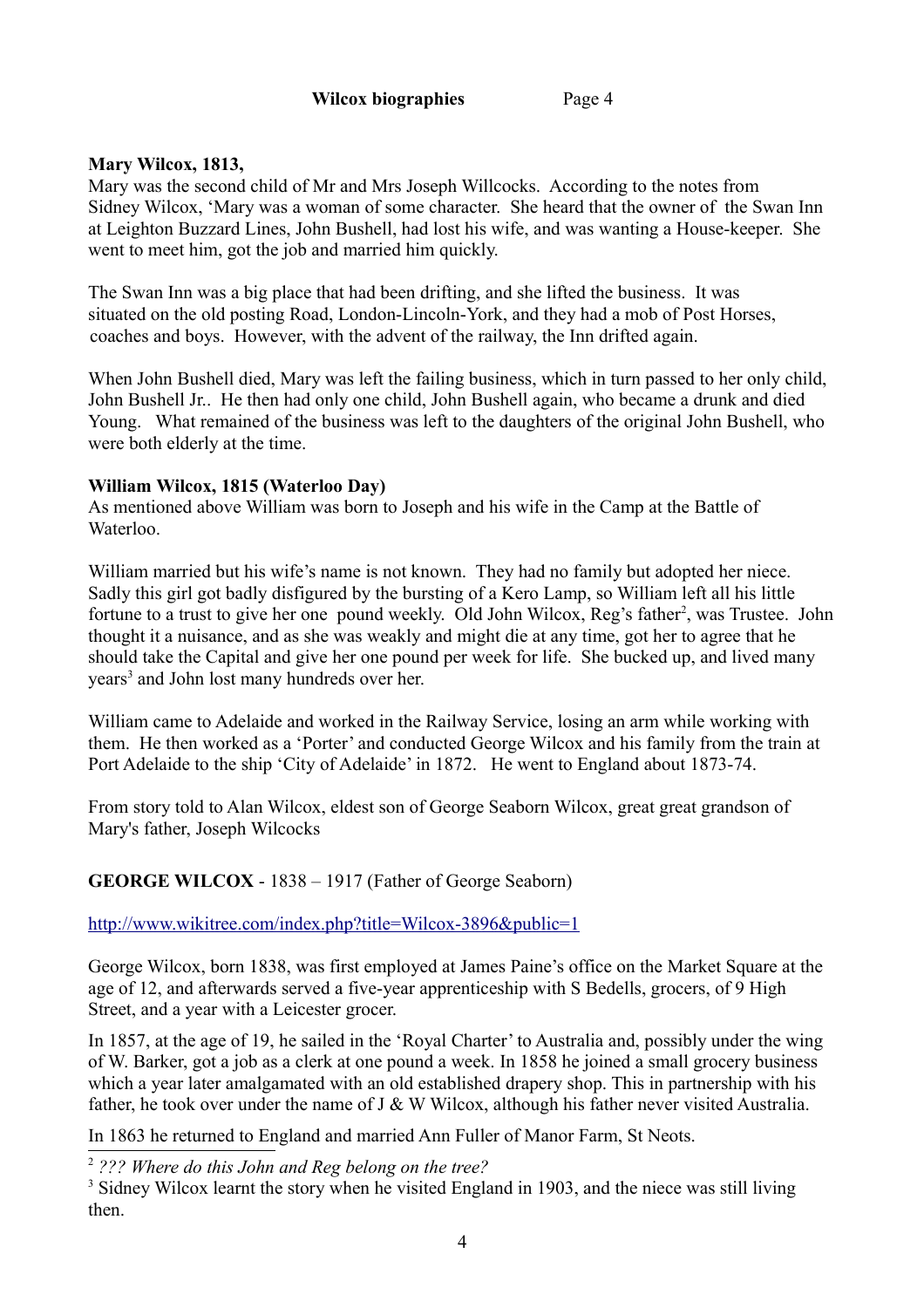Altogether he made 13 voyages between England and Australia and was joined at Adelaide by his brother Joseph.

His knowledge of the goods needed in the new colony enabled him, with the assistance of his father, to build up a large import business as well as to arrange the export of wool, hides and frozen meat to England.

In 1899 he was the largest exporter of frozen lamb in Australia. He also practised farming and in 1908 owned the Koonamore sheep station with 40,000 sheep.

Joseph Wilcox at his death left a fortune of 39,000 pounds.1 He had retired from his shop in 1887 and it was taken by W Seward.

The older Joseph Wilcox was very much involved in local affairs. He was a Deacon of the Congregational Church for 30 years, a member of the Committee of St Neots Gas, Light and Coke Company, founded in 1845, a member of the Local Board from 1876 onwards, and a Director of St Neots Paper Mills Company in 1888.

----------------------------------------------------------------------------------

When George was only 12 years old he was apprenticed to Bedells, a big Grocers Store at Leicester. He stayed there for 7 years, but by about 1858 George had decided to come to Australia. His first idea was to go to Sydney where he had Leicester friends (Keeps, Geards, Schlenkers, Parsons). On his father's request he went to South Australia instead.

The eldest son of Joseph, Thomas, was apprenticed to a Linen Draper and Costumier, Geard's at St Neots and later married one of the girl apprentices Priscilla Heydon. He was the first of this family to come to Australia, probably about 1856, with a William Barker also believed to have come from St Neots. Apparently old Joseph gave Thomas 500 pounds to go into business with Barker. They went to Gawler, possibly because Barker had friends there.

Evidently it was not long till they got into trouble. Old Joseph sent the third son, Emery, to Gawler to clean up matters. However, Emery was a drunk and made things worse.

By about 1858 Joseph heard of this further trouble, and gave the second son, George, a free hand to go to Gawler and 'properly clean up the job, fire Thomas and Emery, and Barker, and sell up.'

George arrived in Melbourne late in 1858 ex Auxiliary Steam 'Great Britain', then travelled on to Adelaide in March 1859 ex the coastal steamer 'Admella'. (The Admella was wrecked on the next voyage, near Mt Gambier and most of the people lost.) As told by his father, he fired his brothers and Barker, and the business.

Gawler was the nearest big town to the City and to Port Adelaide, and all the traffic of the big copper mines from Burra-Burra and Kapunda had to pass through Gawler. At this time there had been talk of building a railway from Port Adelaide to Gawler to catch the Copper Mine traffic. George believed that the establishment of a General Store could be a most successful business.

Having money of his own, he proposed to go into full partnership with his father, old Joseph. The firm to be J and G Wilcox Merchants.

George returned to England to find a wife in 1863. (see George Wilcox, 1838, below).

Emery had disappeared, but later was heard of in Sydney where he had married. Nothing much is known about him, but he possibly followed his father as a Tailor. He had 4 daughters, two of which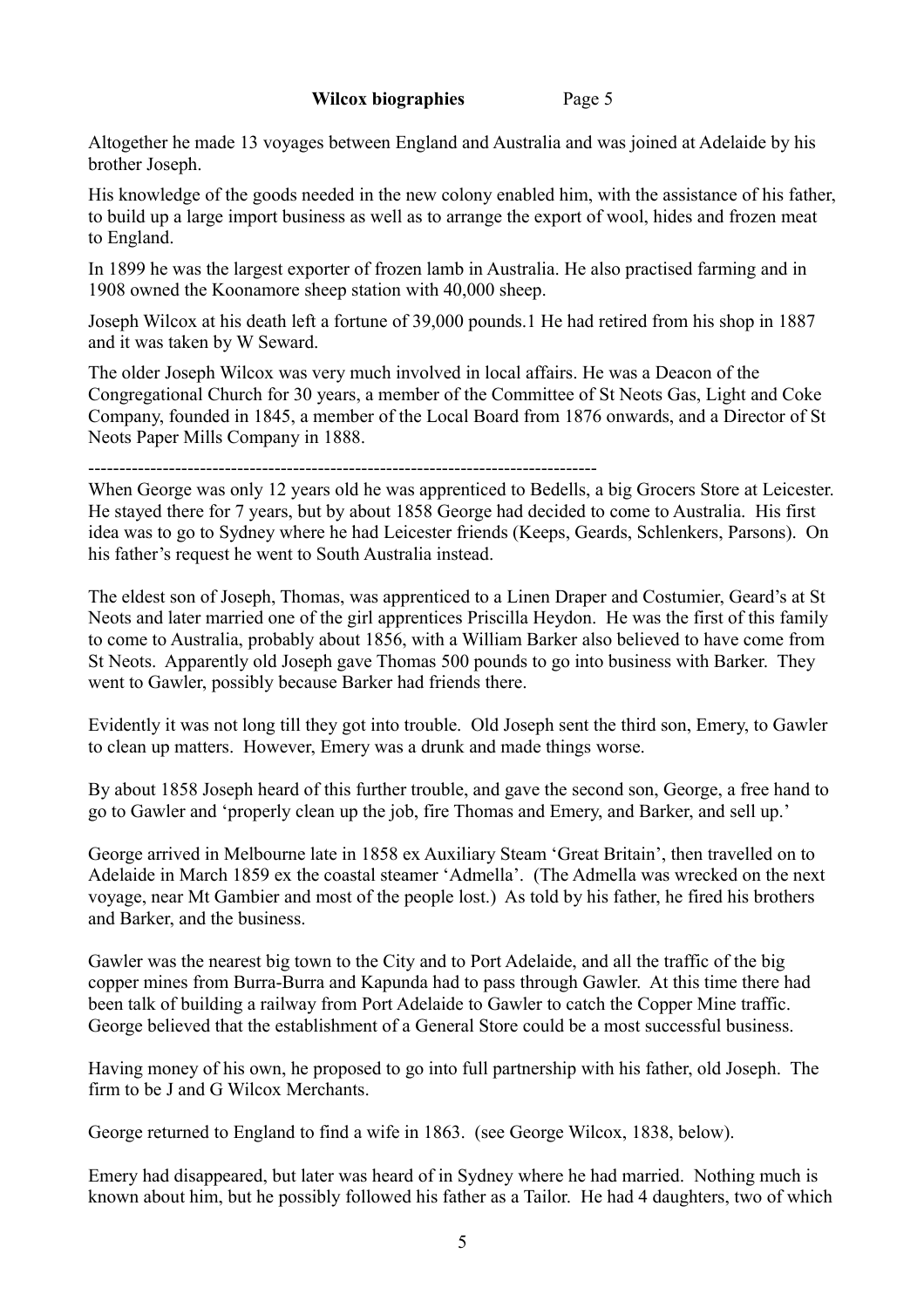married brothers named Douglas, both in the machine Dept of the Sydney Morning Herald, and a son. The son went into the NSW Survey Dept and was articled to a Mr Koeford<sup>[4](#page-5-0)</sup> then in charge of the Wagga district. Koeford spoke very well of the youngster, but he did not use the name of Wilcox then, though Koeford knew of it.

Whilst Emery's children were quite young, he disappeared again, this time for good. He was believed to have gone to South Africa and lost there.

It is not known why Mrs 'Emery' and the family did not continue under the Wilcox name, nor what name they used.

Joseph, at age 12, was sent to George in Gawler. He travelled with Priscilla Heydon who went to Australia to marry Thomas. George had to provide for young Joe and took him into the shop. Joe became very experienced working in this job for 12 years from 1860-1872.

John followed his father in St Neots as a Tailor until 1880 when he was appointed London Agent for George who was working for Wm Mofflin & Co. In 1889 John moved from St Neots to London.

Not much is known of the younger children, except of the sons qualifications, as below:

| Harry   | B.M. of Dublin (Doctor of Medicine)                                                     |
|---------|-----------------------------------------------------------------------------------------|
| Ernest  | B.M. of Edinburgh (Doctor of Medicine)                                                  |
| William | Licentiate of Pharmacy Lincoln with William (?) Peppercorn Sue's (Sussanah)<br>husband. |

--------------------------------------------------------------------------------------------------------------------

Extract from The Adelaide Observer 9 July 1927 on the retirement of Sidney Wilcox, eldest son of George and Annie Wilcox, on Sidney's retirement from the firm of Wilcox Moflin.

### **Firm's Romantic History.**

The firm of Wilcox, Moflin, Limited, has become an important factor in the industrial life of Australia, due to the energy and foresight of the founders. The late Mr. George Wilcox (Mr. Sidney Wilcox's father) was born in 1838, and came to South Australia in the Admella in 1858. He proceeded to Gawler and opened a grocery business, merging in 1860 with his father's general store keeping business under the title of J. and G. Wilcox. In 1860 Mr. George Wilcox was. buying wool, skins, gum bark, wheat, four and gold, or rather taking, these products in barter for stores and shipping them for sale to his father Joseph Wilcox, in England, where the proceeds were used to buy English goods for the store keeping business. Mr. George Wilcox was also interested in a small wool washing plant on the Para River, and in the sixties and early seventies in a boiling down plant, combined with soap and candle works. In 1872 Mr. George Wilcox sold out at Gawler and took his family back to England with the intention of living there, but returned to Adelaide in 1874, as he found the English climate too rigorous for him. From 1874 he intermittently bought wool, skins, and so on for shipment to England, and while actively engaged in handling these products he first came into contact in Melbourne with Mr. William Mofflin in 1876. From an historical point of view this meeting was a momentous one. Mr. William Mofflin had proceeded to Melbourne to take charge of a wool and produce brokering business, and after some acquaintance with Mr. George Wilcox he suggested a partnership, with the idea of entering into the export of wool, skins, and produce. The partnership was entered into, and the firm of William Mofflin and Co. established, and

<span id="page-5-0"></span><sup>4</sup> *\*\*\*Koeford – what was the family connection???*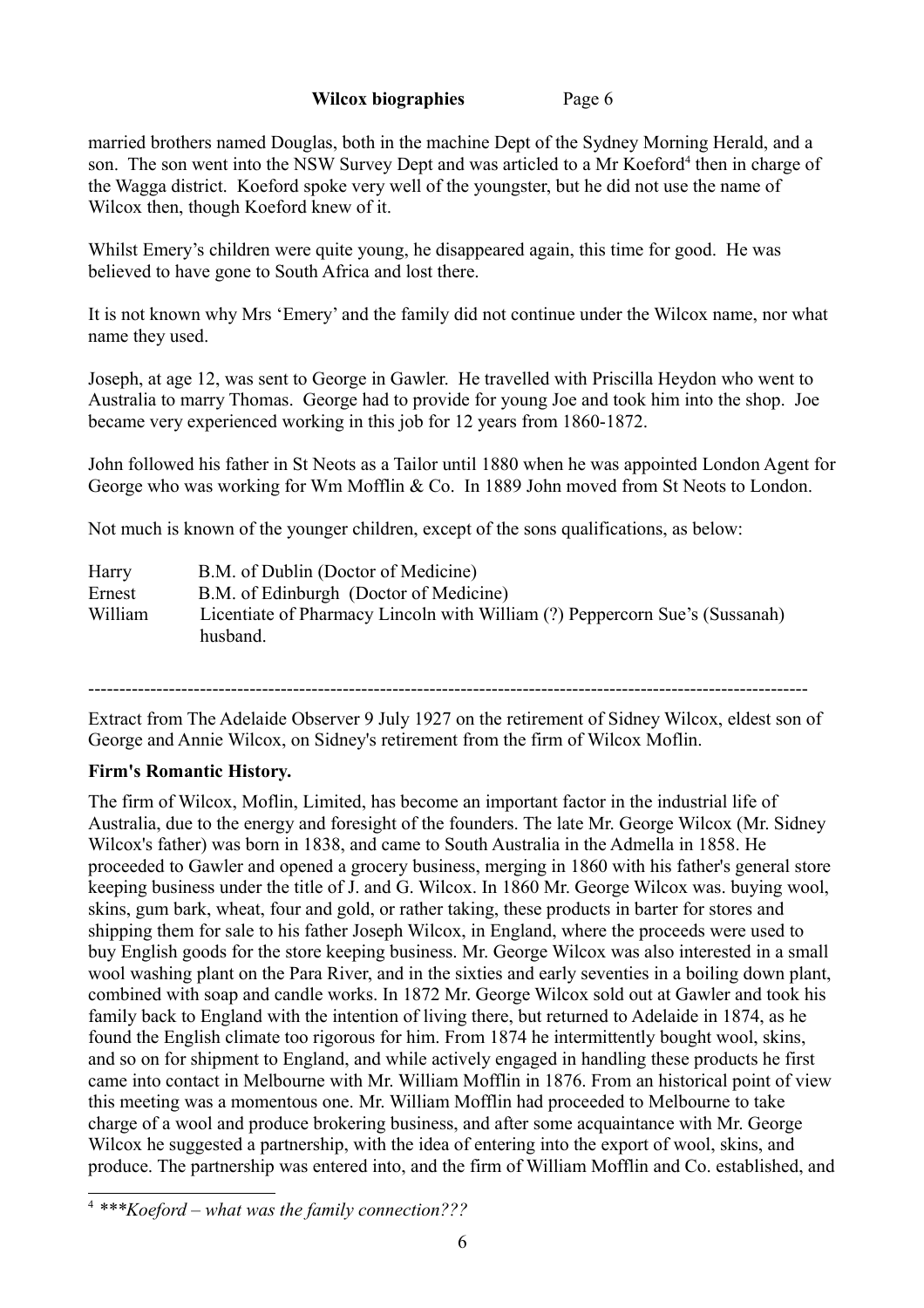carried on until June, 1889. In 1888 a branch was opened in Sydney, and this was the beginning of a chain of offices and branches through out Australia. A few months later a branch was opened in Melbourne. In 1887 Mr. Sidney Wilcox entered the Adelaide branch.

# **JOSEPH (Joe) WILCOX - 1844 - 1917 (George senior's brother, son of Joseph & Sarah)**

<http://www.wikitree.com/index.php?title=Wilcox-4025&public=1>

Married Biza Jane Mayfield

Joseph, at age 12, was sent to George in Gawler. He travelled with Priscilla Heydon who went to Australia to marry Thomas Wilcox. George had to provide for young Joe and took him into the shop. Joe became very experienced working in this job for 12 years from 1860-1872.

**SIDNEY WILCOX** – 1869 – 1942 (George Seaborn's brother)

From Adelaide Observer Newspaper 9 July 1927

Mr. Sidney Wilcox's Retirement. On June 30, 1927, Mr. Sidney Wilcox (Chairman of the Adelaide Board of Directors of Wilcox, Mofflin, Limited), the well known Australian firm of wool, skin, and hide merchants retired from the active life of the firm after 40 years association with it. "It has been a very happy, time," he remarked to a representative of The Register. "It was fairly hard work in the early days, but as we got our staff round us the load lightened; to-day we have-a remarkably good staff throughout Australia."

Mr. Wilcox who has resigned from the firm of Wilcox, Mofflin, Limited in 1927 He has had an interesting career. He is a son of the late Mr. George Wilcox, and towards the end of 1880 he obtained his first employment with a firm of grocers for a few months, after which he entered the services of the old Commercial-Bank of South Australia, in which he remained until 1887. He then went into the office of Messrs. George Wilcox & Co., and was the only clerk employed there at the time. In 1893 he went to Sydney, and was managing partner there for about 12 years. After an absence abroad for two years Mr. Wilcox returned to Adelaide, and occupied, an office; alongside of Mr. Glen Legoe, and they proceeded to develop the big business from this end. Mr. Wilcox has pastoral interests, and owns Brenda Park, a beautiful property on the River Murray near Morgan, upon which he has expended a large amount of money. He is also a member of the firm of Hamilton & Wilcox, Limited, owners of Koonamore Station, and in future he will be located in the Adelaide office, of that company. Fond of mechanics as a hobby, Mr, Wilcox spends many pleasant hours in his elaborate workshop at his home at North Adelaide. His disposition to do good by stealth, has caused many people to be grateful to him for their advancement in life. With Mr. A. E. Hamilton he and his sister have rendered great practical assistance to the University of Adelaide in the establishment of a reserve at Koonamore Station to enable research in the preservation of native flora to be carried out.

# **Sources**

• Adelaide Observer Newspaper Saturday 9 July 1927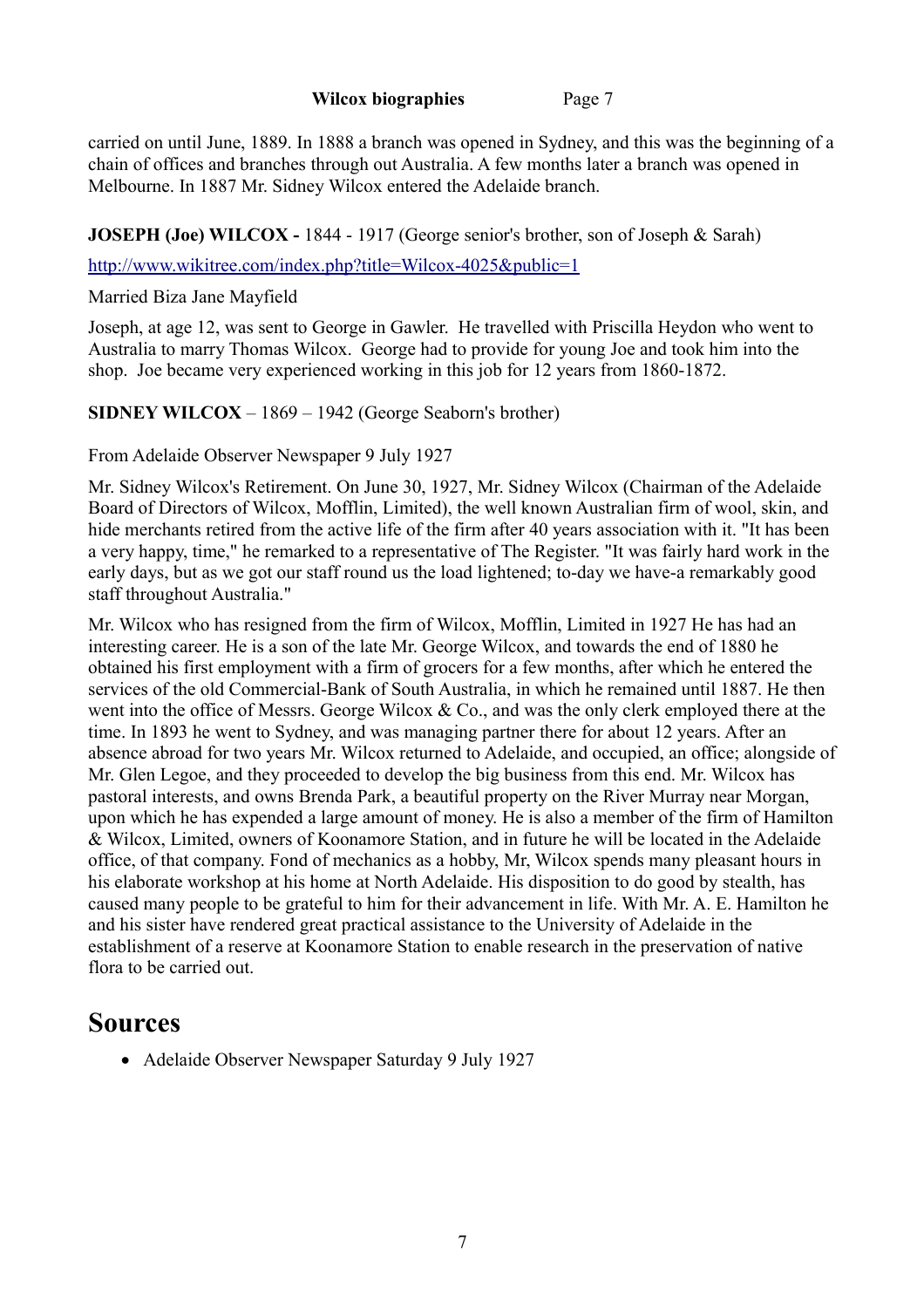# **GEORGE SEABORN WILCOX** - 1873 – 1915 (Son of George)

<http://www.wikitree.com/index.php?title=Wilcox-3877&public=1>

**1873** George Seaborn was born in Cabin 2, just off Scilly Isles on the sailing ship "City of Adelaide" to George and Annie Wilcox who were returning to England from Australia. *("City of Adelaide" a 3 masted composite ship with iron frame and wooden planking, 178' long sailed from London to Adelaide for 23 years taking passengers, but also high valued cargo such as wool. The trip usually took 90-100 days, but for some time she held the record for the fastest trip, being 65 days.)* Georges birth was registered at Stepney, England, as all British children born at sea had to be registered there. It happened at sea because the ship was delayed, having to call at a different port on the way.

George Seaborn returned to Adelaide, Australia on the same ship, aged one, with his elder brother, Sidney George and two older sisters, Edith and Nelly.

The ship was stranded off Adelaide and all Passengers were floated ashore with their father, George, watching.

As a boy he went to school in Adelaide, where they lived at "Eynesbury" in Lower Mitcham. "Eynesbury" was a big old house with a tower and 2 stories and with a lovely garden and orchard.

*1889* George Seaborn, at age16, was put into the company, then George Wilcox & Co. In his 20's he was sent to the office in Sydney. *He boarded at "Chollerton" (Malcolm's Folly) at Darling Point.*

**1894** The Wilcoxes established a Sydney office, and traded as George Wilcox and Co. previously William Mofflin & Co. In the same year Mr. George Wilcox retired, and gave his share of the business equally to his two sons, George Seaborn and Murray Wilcox, who had joined the Sydney staff.

**1898** "Okinya" was built. This was the family Sydney Harbour waterfront home in Darling Point, Sydney, where George's 5 children were born. *(Okinya, then owned by George's youngest son Jack, was burned down in 1953)*

**1899** George, age 27, married Constance Navena Welman (Venie) of Wagga (then living with her grandmother, Martha Susannah Scriven, at Potts Point, Sydney).

*(Martha Scriven had been formally married to a Mr. Bourke and a Mr. Thompson, both deceased.)*  They went to America for their honeymoon.

George and his younger brother, Murray, were both in George Wilcox & Co. They ventured into a brick works at Bondi which was a failure because of the salty sand.

1907-8 They, George & Murray, also ventured into a rural property called "Bogalana" not far from Yass near Wallendbeen which was not a success and they lost money when they sold it about 1914.

**1912** "Okinya" was extended.

The company George Wilcox & Co. bought wool, skins & hides. Rabbit skins, possum skins, and Koala skins. *(For mor detail about the company & Wilcox Moflin see the biography of George Wilcox, George Seaborn's father)*

George was known in the trade as "King of buyers.

**1913** Business was getting difficult and George had a nervous breakdown. He and Venie went to England to see relatives. On the way back war broke out. They returned in the ship "Beltana", (or "Mooltan"?) via Cape Horn, South Africa in a blacked out ship because of the war.

**1914** George's condition got worse on his return and he was in and out of hospital (Venie had to have a nurse to be always with him). Apparently the continuous depression & worry of the business and the war was too much for him and he felt himself too big a burden to the family.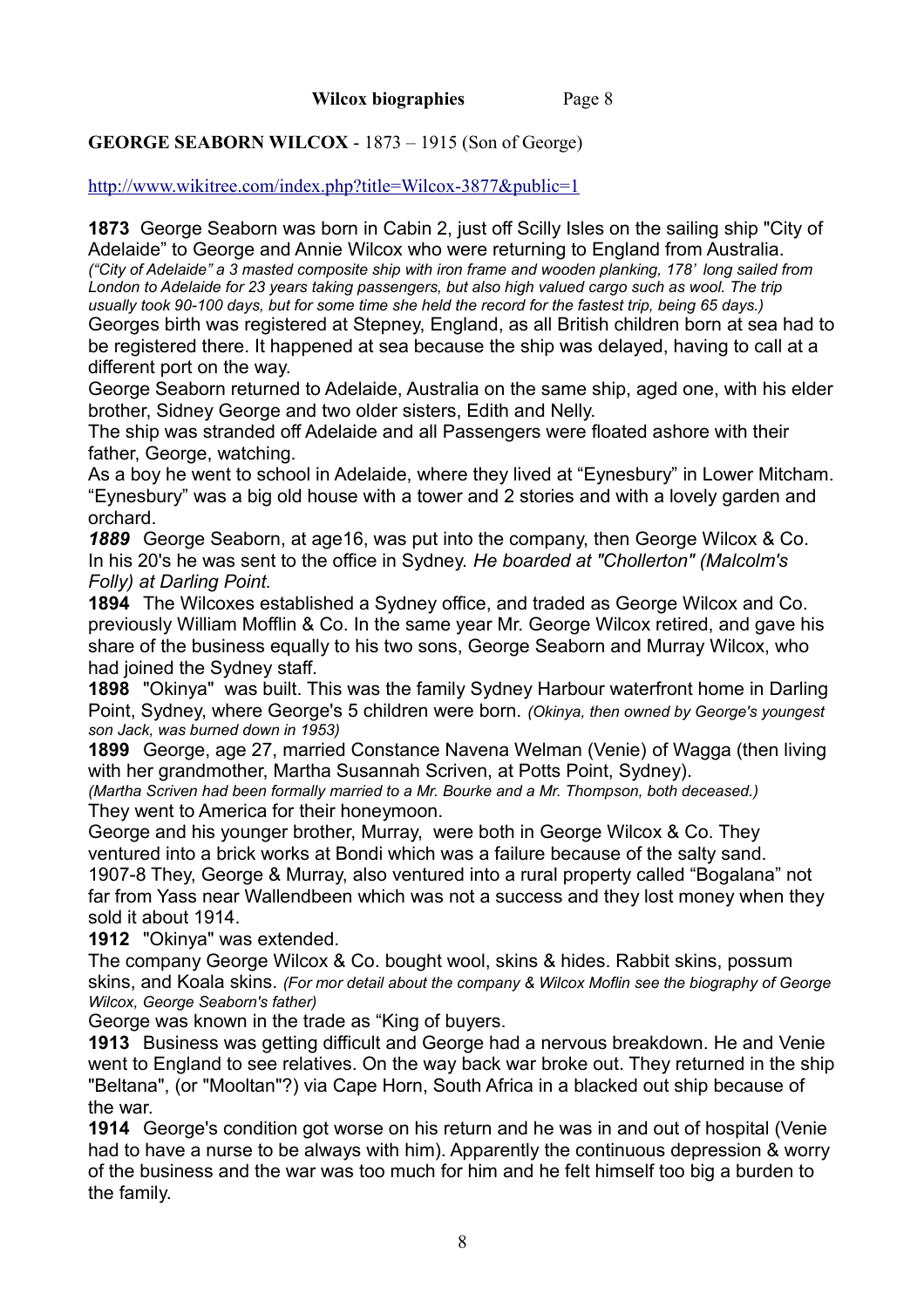**1915** George Seaborn shot himself and was found in the bedroom by Alan. His ashes were placed in the family vault at Waverley Cemetery, Watsons Bay. His youngest of 5 children, Jack, was 4 years old.

# **Some memories by Rita Cudmore (nee Wilcox), eldest child of George Seaborn.**

George was a splendid father and dearly loved by his wife Venie and all the children. He used to romp with us and have us to work at woodwork & photography with him. He built the "Cubby House" and swing in the lower back garden.

About 1904 he bought a Renault car (reg. no. 257). His best friend was John Bainton who kept his launch next door at "Yatalunga" and they used to have great parties on the harbour and take us children.

It was John Bainton who went to the U.S. and took George and Venie on their honeymoon. John Bainton was instrumental in bringing out the Bell telephones and Standard Waygood Elevators. He was the first man to install a moving stairway at Mark Foys.

George Seaborn was very fond of birds and had a round Avery in the back yard full of canaries and native finches.

# **JACK SEABORN WILCOX** -1911 – 1956

<http://www.wikitree.com/index.php?title=Wilcox-3876&public=1>

**1911** June 15 Jack born to Constance (Venie) & George Seaborn Wilcox, at "Okinya", Yarranabbe Rd., Darling Point, Sydney, NSW, Australia.

**1912** "Okinya", the family home built for his father George Seaborn Wilcox in 1898, was extended.

**1915** July 15 George Seaborn died. He shot himself and was found in the bedroom by Alan, Jacks elder brother. Jack was 4 years old.

**1917** Sept 5 George senior, Jack's grand father, died in great pain. (Phlebitis in both legs.)

**1920** Jack's Sister Rita went to China returned in 1921 and did medicine at Sydney Uni.

**1926** Rita Wilcox awarded Bachelor of Medicine & Master of Surgery, 24th April, from Sydney University.

**1916c** Jack attended Edgecliff Primary School

When he realised that the Roman Catholic children got Wednesday afternoons off he said that he was Liberal Catholic and was given the Wednesday afternoons off too. His mother, Venie, was a Theosophist and their church was called "Liberal Catholic".

**1919c** Jack attended primary school as a boarder at Tudor House, Moss Vale.

**1925c** Jack attended high school as a boarder at The Kings School, Parramatta.

**1929c** Jack did 3 years of Engineering at Sydney University.

**1932** July 17 Constance "Venie" Wilcox died in England.

"Okinya" was let.

**1932** Dec 6 Jack & Betty married.

Jack bought land in Gordon on the Sydney North Shore and had a house built there.

Venie (1934) and Sidney (Sid) (1936) were born there.

**1937c** Jack bought out "Okinya" from his brother and and 3 sisters at 1,000 pounds each.

Jack & Bet moved to "Okinya".

**1937** ACELEC (Alan Crook Electrical Company) formed. Jack formed a partnership with Alan Crook and later Greg Kater. The company later became Electrical Equipment of Australia.

**1938** James (Jim) Seaborn was born at Okinya

*1939 War in Europe*